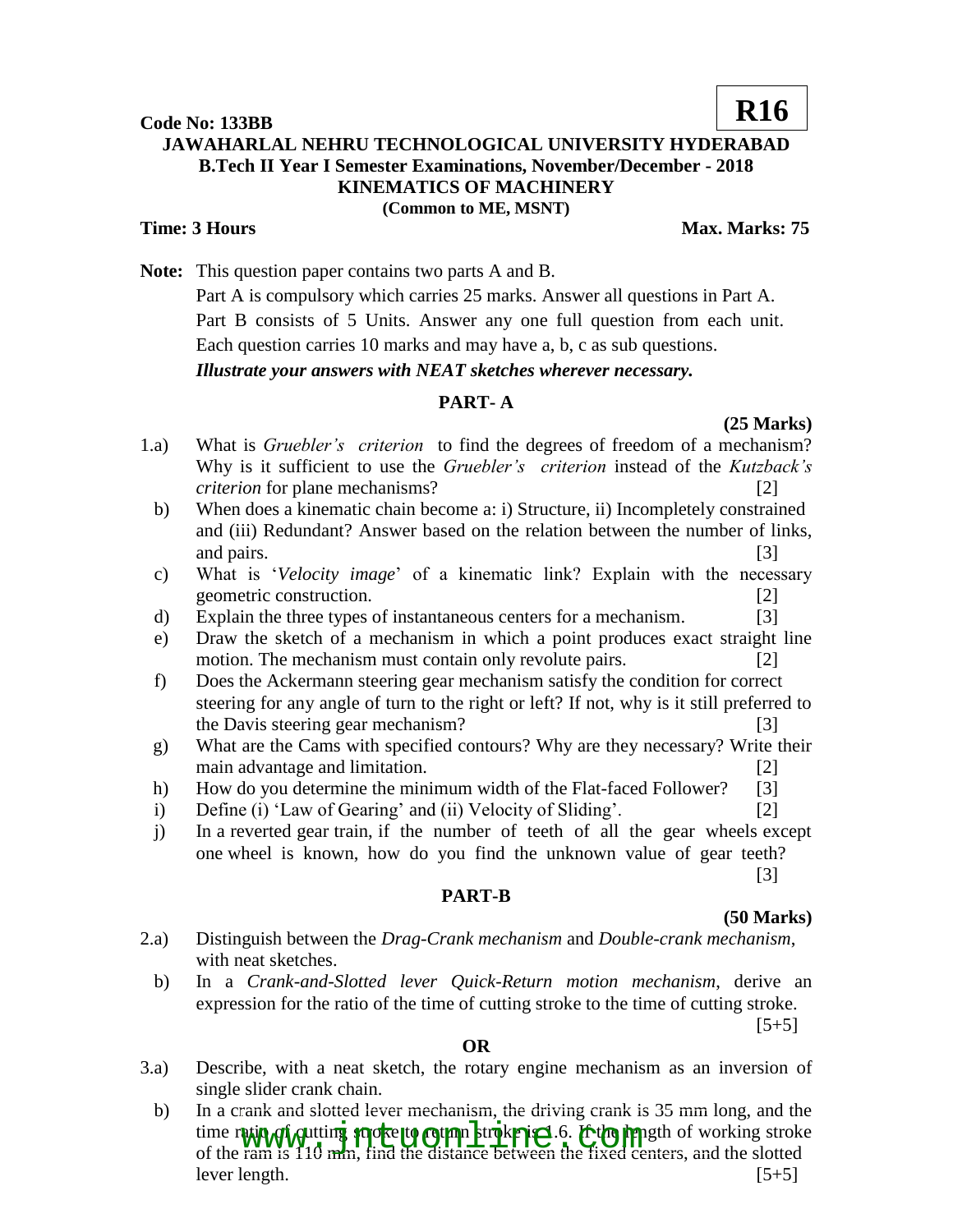- 4.a) Draw and explain the KLEIN's construction for the velocity diagram of a Reciprocating Engine Mechanism? With this construction, how do you find the velocities of the piston and connecting rod in terms of the uniform angular velocity of the crank?
- b) In a four-bar mechanism ABCD, AD is the fixed link, AB is the driving link and CD is the driven link. Show that the angular velocity of CD is to that of AB as QA is to QD, where Q is the point of intersection of BC and AD produced if necessary.  $[5+5]$

#### **OR**

5. In the slider-crank mechanism shown in Figure 1, the block P reciprocates along the fixed line CD. The crank OA rotates *clockwise* at a uniform speed of 150 rpm. The dimensions of the links (in  $mm$ ) are:  $OA=AB = 250$ ;  $AP = 400$ ; For the given configuration, find the velocity and acceleration of the block  $P.$  [10]



- 6.a) Determine the greatest permissible angle between the axes of the two shafts which are connected by a Hooke's joint if the maximum variation in the speed of the driven shaft is  $\pm 6$  % of the mean speed. The driving shaft is rotating at a uniform speed of 500 rpm.
	- b) Show that in Watt's straight line motion mechanism, the tracing point P on the coupler divides it in the ratio of the length of the oscillating links which are connected by it.  $[5+5]$

**OR**

www.jntuonline.com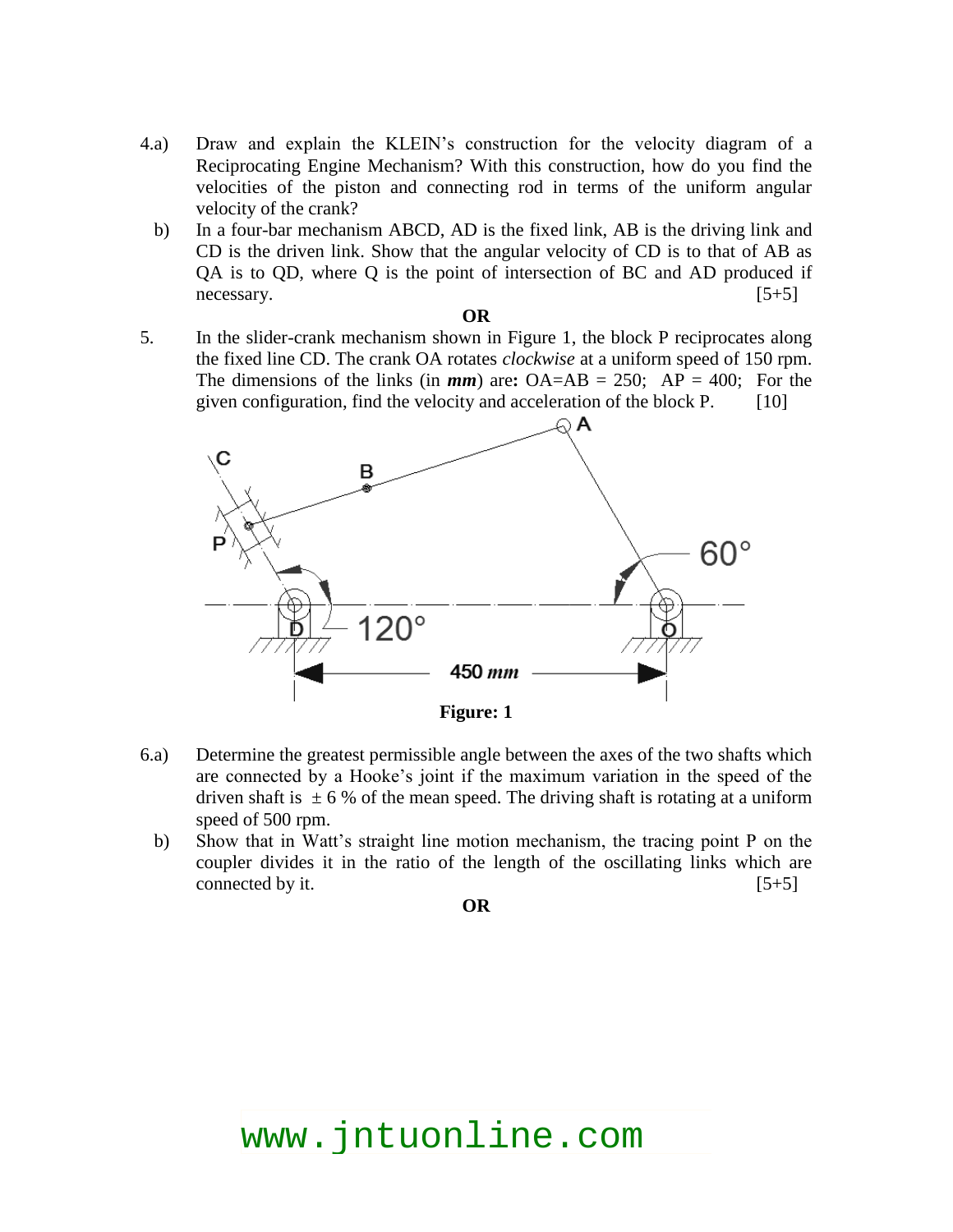7.a) Figure 2a, shows the Ackermann steering gear in neutral position, and the Figure 2b shows the steering gear when the vehicle turns to the right. A table is also given with the values of **θ**, **φ**, and **φ<sup>c</sup>** where **φ<sup>c</sup>** is the *correct value* of *φ*  required to satisfy the condition for correct steering. *Write your inferences from the table.*



| Figure: $(2a)$ |  |
|----------------|--|
|----------------|--|

**Figure: (2a) Figure: (2b)**

|                              | 10 <sup>v</sup> | $20^{\circ}$     | $30^{\circ}$     | $40^{\circ}$ | $50^{\circ}$     |
|------------------------------|-----------------|------------------|------------------|--------------|------------------|
|                              | $9^0 25'$       | $17^{\circ}$ 43' | $24^{\circ} 40'$ | $30^{0}$ 34' | $34^{\circ} 43'$ |
| $\cot \phi - \cot \theta$    | 0.356           | 0.383            | 0.431            | 0.501        | 0.604            |
| $\mathbf{\Phi}_{\mathbf{c}}$ | $\alpha^{\nu}$  | $17^{\circ}$ 38' | $25^{0}08'$      | $32^{0}08'$  | $38^{0} 54'$     |

- b) Explain, through a Polar velocity diagram of Hook's Joint, the variation in the speed of the driven shaft with change in the speed of driving shaft and mark the salient features on the diagram. [5+5]
- 8. Draw the profile of a cam to give the following motion to a flat-faced follower: a)Follower to rise through  $36$  mm during  $120^{\circ}$  of cam rotation with uniform velocity
	- b) Follower to dwell for  $50^0$  of cam rotation

c) Follower to return to its initial position during  $90^0$  of cam rotation with SHM d) Follower to dwell for the remaining period of cam rotation

The minimum radius of cam is 50 mm. Also find the minimum width of the Follower from the cam profile diagram. [10]

**OR**

9. The follower of a tangent cam is operated through a roller of 50 mm diameter, and its line of stroke intersects the axis of the cam. Minimum radius of the cam is 40 mm, nose radius is 12 mm, and the lift is 25 mm. If the speed of rotation of the cam is 800 rpm, find the velocity and acceleration of the follower at the instant when the cam is  $25^\circ$  from the full-lift position. [10]

# www.jntuonline.com